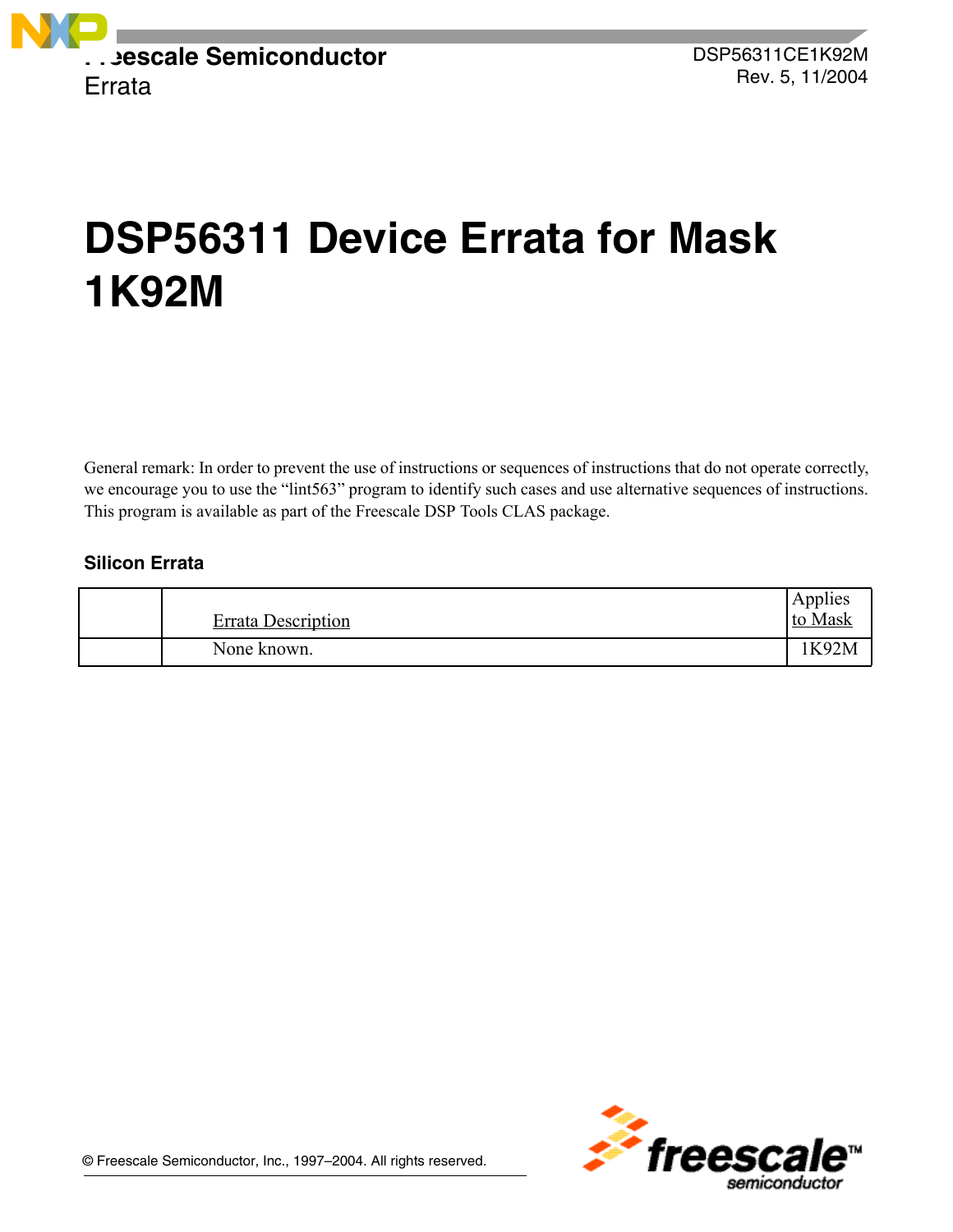

|                 | Description (revised 11/9/98):                                                                                                                                                                                                                                                                                      | 1K92M |
|-----------------|---------------------------------------------------------------------------------------------------------------------------------------------------------------------------------------------------------------------------------------------------------------------------------------------------------------------|-------|
|                 | XY memory data move does not work properly under one of the following two<br>situations:                                                                                                                                                                                                                            |       |
|                 | 1. 1. The X-memory move destination is internal I/O and the Y-memory<br>move source is a register used as destination in the previous adjacent<br>move from non Y-memory                                                                                                                                            |       |
|                 | 2. 2. The Y-memory move destination is a register used as source in the next<br>adjacent move to non Y-memory.                                                                                                                                                                                                      |       |
|                 | Here are examples of the two cases (where $x:(r1)$ is a peripheral):                                                                                                                                                                                                                                                |       |
| ED1             | Example 1:                                                                                                                                                                                                                                                                                                          |       |
|                 | move #\$12, y0<br>move $x0, x: (r7)$ $y0, y: (r3)$ (while $x: (r7)$ is a peripheral).                                                                                                                                                                                                                               |       |
|                 | Example 2:                                                                                                                                                                                                                                                                                                          |       |
|                 | $x1, y0, a x1, x: (r1)+ y: (r6)+, y0$<br>mac<br>y0, y1<br>move                                                                                                                                                                                                                                                      |       |
|                 | Any of the following alternatives can be used:                                                                                                                                                                                                                                                                      |       |
|                 | <b>1.</b> a. Separate these two consecutive moves by any other instruction.                                                                                                                                                                                                                                         |       |
|                 | 2. b. Split XY Data Move to two moves.                                                                                                                                                                                                                                                                              |       |
|                 | Pertains to: DSP56300 Family Manual, Section B-5 "Peripheral pipeline restrictions.                                                                                                                                                                                                                                 |       |
|                 | Description (added before 2/18/1996):                                                                                                                                                                                                                                                                               | 1K92M |
| ED <sub>3</sub> | $\overline{BL}$ pin timings T198 and T199 in the data sheet are changed, improving the<br>arbitration latency: T198 is $5$ ns (max), T199 is 0 ns (min).                                                                                                                                                            |       |
|                 | Pertains to: Data Sheet, Synchronous Timings (SRAM) table, Table 2-17.                                                                                                                                                                                                                                              |       |
|                 | Description (added 1/27/98):                                                                                                                                                                                                                                                                                        | 1K92M |
| ED7             | When activity is passed from one DMA channel to another and the DMA interface<br>accesses external memory (which requires one or more wait states), the DACT and<br>DCH status bits in the DMA Status Register (DSTR) may indicate improper activity<br>status for DMA Channel 0 (DACT = 1 and DCH $[2:0] = 000$ ). |       |
|                 | Workaround: None.                                                                                                                                                                                                                                                                                                   |       |
|                 | This is not a bug, but a specification update.                                                                                                                                                                                                                                                                      |       |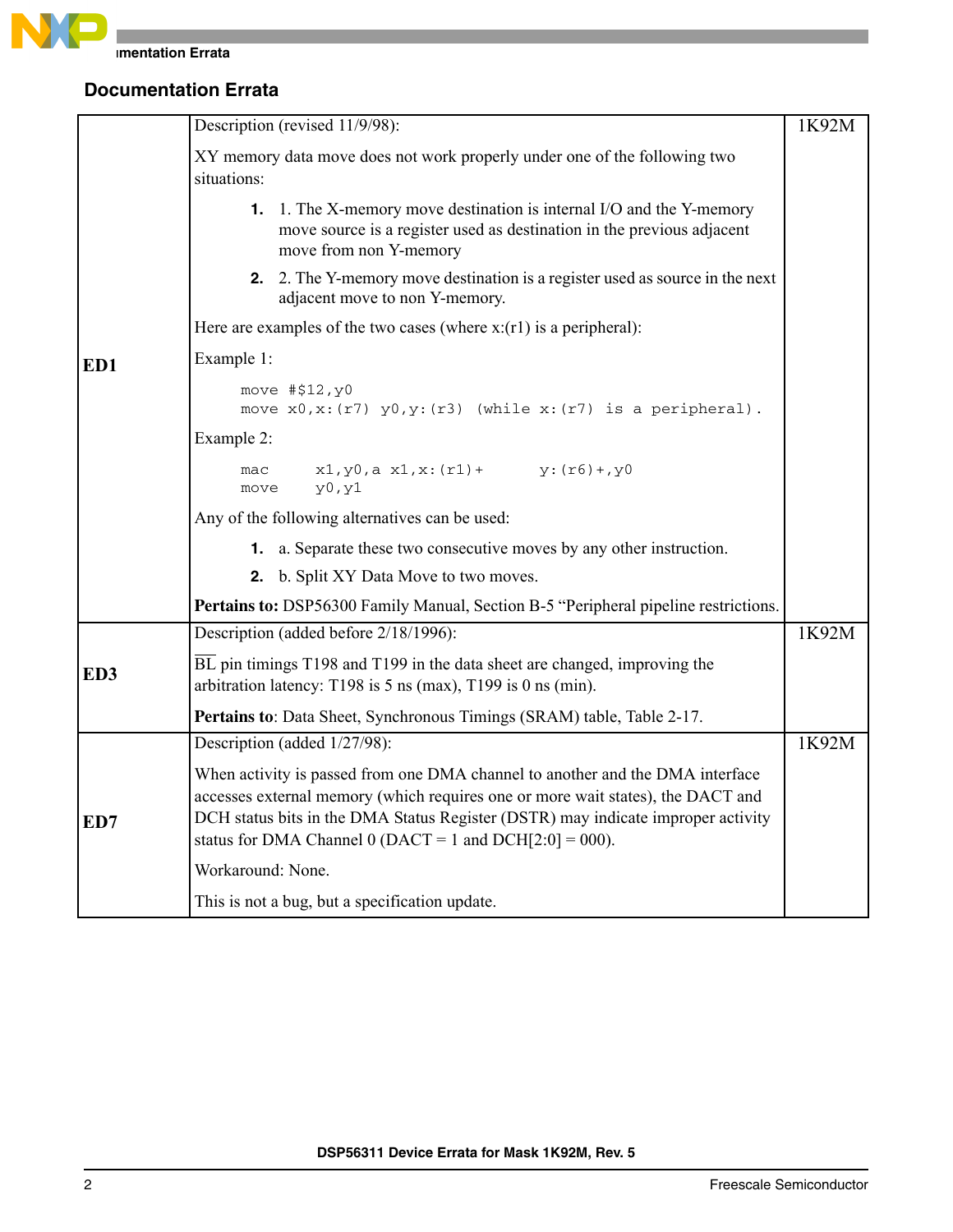

**Contract of the Contract of Contract of the Contract of Contract of the Contract of Contract of Contract of T** 

|                 | Description (added 1/27/98):                                                                                                                                                                                                        | 1K92M |
|-----------------|-------------------------------------------------------------------------------------------------------------------------------------------------------------------------------------------------------------------------------------|-------|
|                 | When the SCI is configured in Synchronous mode, internal clock, and all the SCI pins<br>are enabled simultaneously, an extra pulse of 1 DSP clock length is provided on the<br>SCLK pin.                                            |       |
| ED <sub>9</sub> | Workaround:                                                                                                                                                                                                                         |       |
|                 | <b>1.</b> Enable an SCI pin other than SCLK.                                                                                                                                                                                        |       |
|                 | In the next instruction, enable the remaining SCI pins, including the<br>2.<br>SCLK pin.                                                                                                                                            |       |
|                 | This is not a bug, but a specification update.                                                                                                                                                                                      |       |
|                 | Description (added 7/21/98):                                                                                                                                                                                                        | 1K92M |
| <b>ED15</b>     | The DRAM Control Register (DCR) should not be changed while refresh is enabled.<br>If refresh is enabled only a write operation that disables refresh is allowed.                                                                   |       |
|                 | Workaround: First disable refresh by clearing the BREN bit, than change other bits in<br>the DCR register, and finally enable refresh by setting the BREN bit.                                                                      |       |
|                 | Description (added 9/28/98):                                                                                                                                                                                                        | 1K92M |
| <b>ED17</b>     | In all DSP563xx technical data sheets, a note is to be added under "AC Electrical<br>Characteristics" that although the minimum value for "Frequency of Extal" is 0MHz,<br>the device AC test conditions are 15MHz and rated speed. |       |
|                 | Workaround: N/A                                                                                                                                                                                                                     |       |
|                 | Description (added 11/24/98):                                                                                                                                                                                                       | 1K92M |
| <b>ED20</b>     | In the Technical Datasheet Voh-TTL should be listed at 2.4 Volts, not as:                                                                                                                                                           |       |
|                 | $TTL = Vcc-0.4$                                                                                                                                                                                                                     |       |
|                 | Workaround: This is a documentation update.                                                                                                                                                                                         |       |
|                 | Description (added 11/24/98):                                                                                                                                                                                                       | 1K92M |
| <b>ED24</b>     | The technical datasheet supplies a maximum value for internal supply current in<br>Normal, Wait, and Stop modes. These values will be removed because we will specify<br>only a "Typical" current.                                  |       |
|                 | Workaround: This is a documentation update.                                                                                                                                                                                         |       |
|                 | Description (added 1/6/99):                                                                                                                                                                                                         | 1K92M |
|                 | The specification DMA Chapter is wrong.                                                                                                                                                                                             |       |
| <b>ED26</b>     | "Due to the DSP56300 Core pipeline, after DE bit in DCRx is set, the corresponding<br>DTDx bit in DSTR will be cleared only after two instruction cycles."                                                                          |       |
|                 | Should be replaced with:                                                                                                                                                                                                            |       |
|                 | "Due to the DSP56300 Core pipeline, after DE bit in DCRx is set, the corresponding<br>DTDx bit in DSTR will be cleared only after three instruction cycles."                                                                        |       |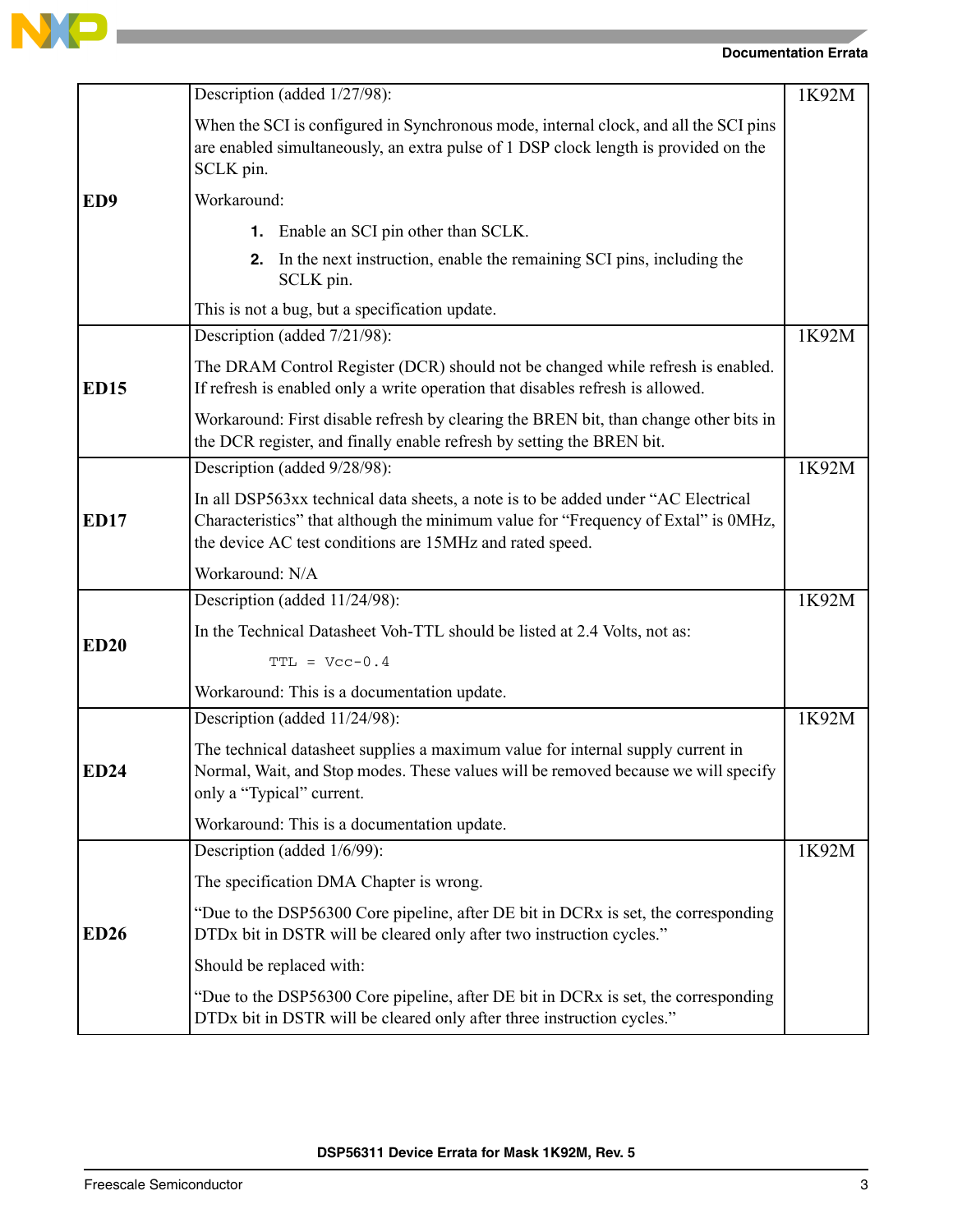

|             | Description (added 1/7/1997; identified as Documentation Errata 2/1/99):                                                                                                                                                                                                                                                                                        | 1K92M |
|-------------|-----------------------------------------------------------------------------------------------------------------------------------------------------------------------------------------------------------------------------------------------------------------------------------------------------------------------------------------------------------------|-------|
|             | When two consecutive LAs have a conditional branch instruction at LA-1 of the<br>internal loop, the part does not operate properly. For example, the following sequence<br>may generate incorrect results:                                                                                                                                                      |       |
| <b>ED28</b> | DO #5, LABEL1<br><b>NOP</b><br>DO #4, LABEL2<br><b>NOP</b><br>MOVE $(R0)$ +<br>; conditional branch at LA-1 of<br>BSCC DEST<br>internal loop<br><b>NOP</b><br>internal LA<br>LABEL2<br>; external LA<br>NOP<br>LABEL1<br><b>NOP</b><br><b>NOP</b><br>$_DEST$<br><b>NOP</b><br><b>NOP</b><br>RTS<br>Workaround: Put an additional NOP between LABEL2 and LABEL1. |       |
|             | <b>Pertains to:</b> DSP56300 Family Manual, Appendix B, Section B-4.1.3, "At LA-1."                                                                                                                                                                                                                                                                             |       |
|             | Description (added 9/12/1997; identified as a Documentation errata 2/1/99):                                                                                                                                                                                                                                                                                     | 1K92M |
| <b>ED29</b> | When the ESSI transmits data with the CRA Word Length Control bits<br>$(WL[2:0]) = 100$ , the ESSI is designed to duplicate the last bit of the 24-bit<br>transmission eight times to fill the 32-bit shifter. Instead, after shifting the 24-bit word<br>correctly, eight 0s are being shifted.                                                                |       |
|             | Workaround: None at this time.                                                                                                                                                                                                                                                                                                                                  |       |
|             | <b>Pertains to:</b> UM, Section 7.4.1.7, "CRA Word Length Control." The table number is<br>$7-2.$                                                                                                                                                                                                                                                               |       |
|             | Description (added 9/12/1997; identified as a Documentation errata 2/1/99):                                                                                                                                                                                                                                                                                     | 1K92M |
| <b>ED30</b> | When the ESSI transmits data in the On-Demand mode (i.e., $MOD = 1$ in CRB and<br>$DC[4:0] = $00000$ in CRA) with $WL[2:0] = 100$ , the transmission does not work<br>properly.                                                                                                                                                                                 |       |
|             | Workaround: To ensure correct operation, do not use the On-Demand mode with the<br>$WL[2:0] = 100$ 32-bit Word-Length mode.                                                                                                                                                                                                                                     |       |
|             | Pertains to: UM, Section 7.5.4.1, "Normal/On-Demand Mode Selection."                                                                                                                                                                                                                                                                                            |       |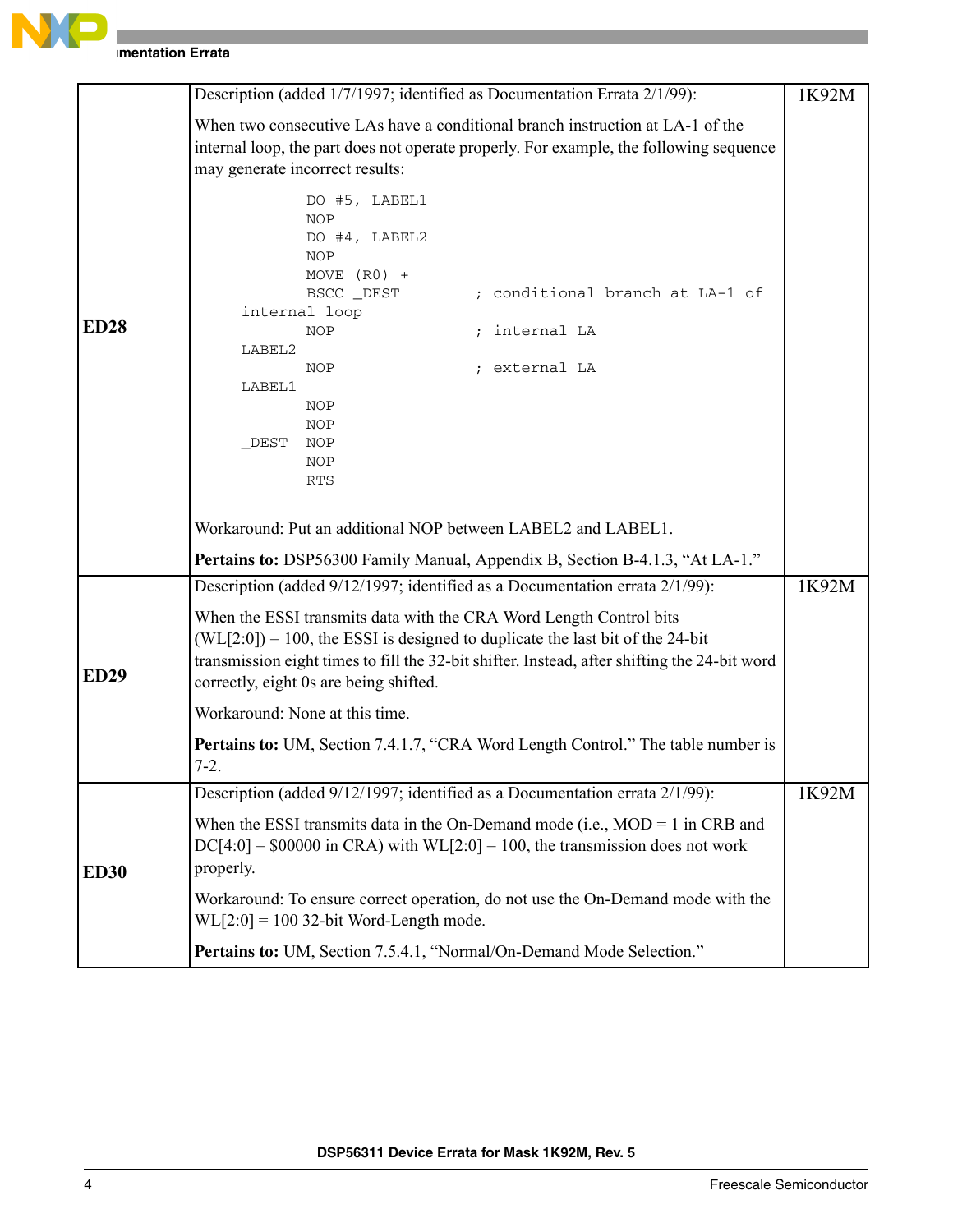

the control of the control of the control of

|             | Description (added 9/12/1997; modified 9/15/1997; identified as a Documentation<br>errata 2/1/99):                                                                                                                                                                                                                                                                                                                  | 1K92M |
|-------------|---------------------------------------------------------------------------------------------------------------------------------------------------------------------------------------------------------------------------------------------------------------------------------------------------------------------------------------------------------------------------------------------------------------------|-------|
| <b>ED31</b> | Programming the ESSI to use an internal frame sync (i.e., $SCD2 = 1$ in CRB) causes<br>the SC2 and SC1 signals to be programmed as outputs. If however, the corresponding<br>multiplexed pins are programmed by the Port Control Register (PCR) to be GPIOs,<br>then the GPIO Port Direction Register (PRR) chooses their direction, but this causes<br>the ESSI to use an external frame sync if GPIO is selected. |       |
|             | This errata and workaround apply to both ESSI0 and ESSI1.<br>Note:                                                                                                                                                                                                                                                                                                                                                  |       |
|             | Workaround: To assure correct operation, either program the GPIO pins as outputs or<br>configure the pins in the PCR as ESSI signals.                                                                                                                                                                                                                                                                               |       |
|             | The default selection for these signals after reset is GPIO.<br>Note:                                                                                                                                                                                                                                                                                                                                               |       |
|             | Pertains to: UM, Section 7.4.2.4, "CRB Serial Control Direction 2 (SCD2) Bit 4"                                                                                                                                                                                                                                                                                                                                     |       |
|             | Description (added 11/9/98; identified as a Documentation errata 2/1/99):                                                                                                                                                                                                                                                                                                                                           | 1K92M |
|             | When returning from a long interrupt (by RTI instruction), and the first instruction<br>after the RTI is a move to a DALU register $(A, B, X, Y)$ , the move may not be correct,<br>if the 16-bit arithmetic mode bit (bit 17 of SR) is changed due to the restoring of SR<br>after RTI.                                                                                                                            |       |
| <b>ED32</b> | Workaround: Replace the RTI with the following sequence:                                                                                                                                                                                                                                                                                                                                                            |       |
|             | ssl, sr<br>movec<br>nop<br>rti                                                                                                                                                                                                                                                                                                                                                                                      |       |
|             | Pertains to: DSP56300 Family Manual. Add a new section to Appendix B that is<br>entitled "Sixteen-Bit Compatibility Mode Restrictions."                                                                                                                                                                                                                                                                             |       |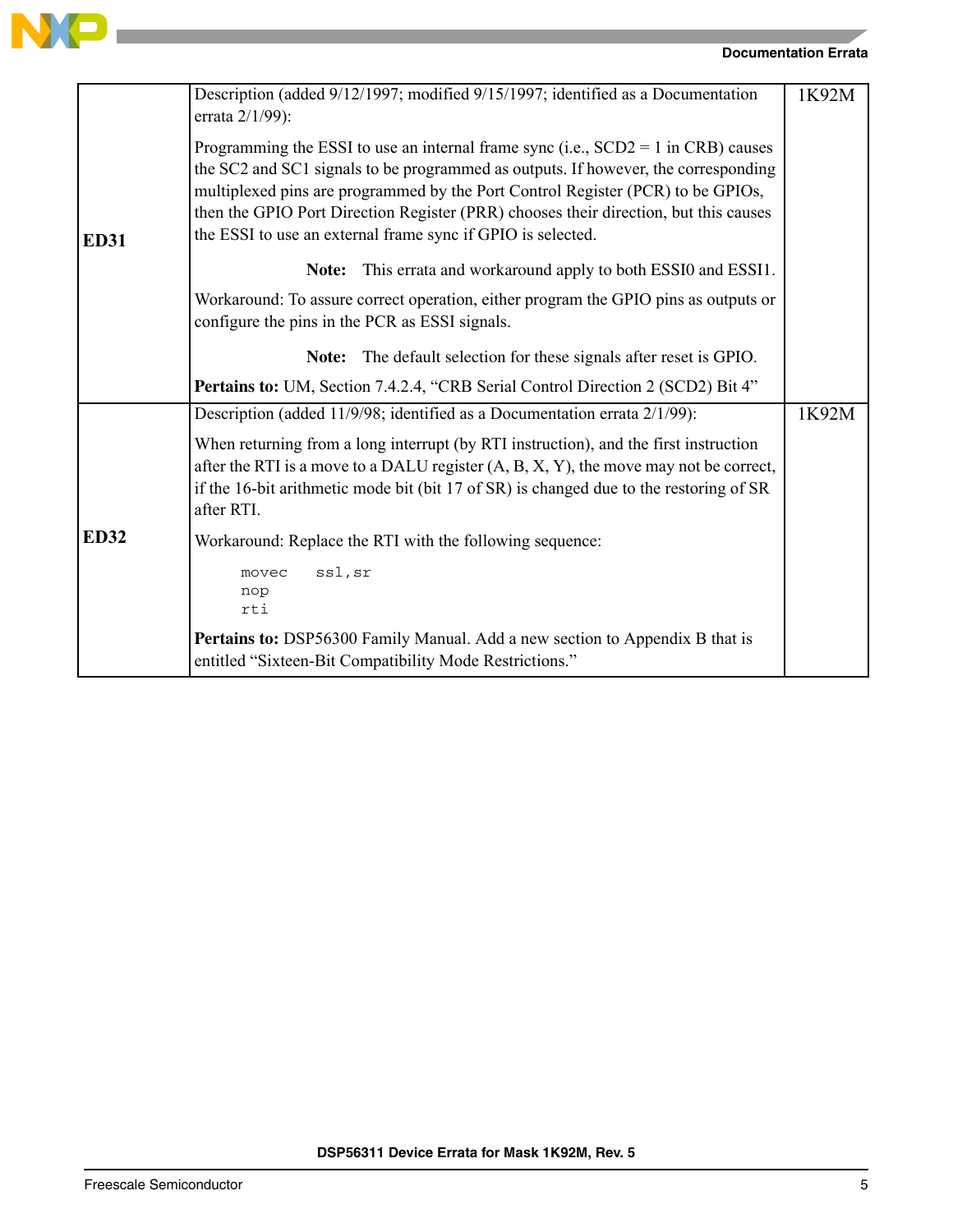

**Imentation Errata** 

|             | Description (added 12/16/98; identified as a Documentation errata 2/1/99):                                                                             | 1K92M |
|-------------|--------------------------------------------------------------------------------------------------------------------------------------------------------|-------|
|             | When Stack Extension mode is enabled, a use of the instructions BRKcc or ENDDO<br>inside do loops might cause an improper operation.                   |       |
|             | If the loop is non nested and has no nested loop inside it, the errata is relevant only if<br>LA or LC values are being used outside the loop.         |       |
|             | Workaround:                                                                                                                                            |       |
|             | If Stack Extension is used, emulate the BRKcc or ENDDO as in the following<br>examples. We split between two cases, finite loops and do forever loops. |       |
|             | 1) Finite DO loops (i.e. not DO FOREVER loops)                                                                                                         |       |
|             |                                                                                                                                                        |       |
|             | <b>BRKCC</b>                                                                                                                                           |       |
|             | Original code:                                                                                                                                         |       |
|             | do #N, label1                                                                                                                                          |       |
|             | .<br>.                                                                                                                                                 |       |
| <b>ED33</b> | do #M, label2                                                                                                                                          |       |
|             | $\cdots$<br>$\cdots$                                                                                                                                   |       |
|             | BRKCC                                                                                                                                                  |       |
|             | .                                                                                                                                                      |       |
|             | label2                                                                                                                                                 |       |
|             |                                                                                                                                                        |       |
|             | .<br>label1                                                                                                                                            |       |
|             | Will be replaced by:                                                                                                                                   |       |
|             | do #N, label1                                                                                                                                          |       |
|             | .                                                                                                                                                      |       |
|             | .                                                                                                                                                      |       |
|             | do #M, label2                                                                                                                                          |       |
|             | .<br>.                                                                                                                                                 |       |
|             | fix brk routine<br>Jcc                                                                                                                                 |       |
|             |                                                                                                                                                        |       |
|             | .                                                                                                                                                      |       |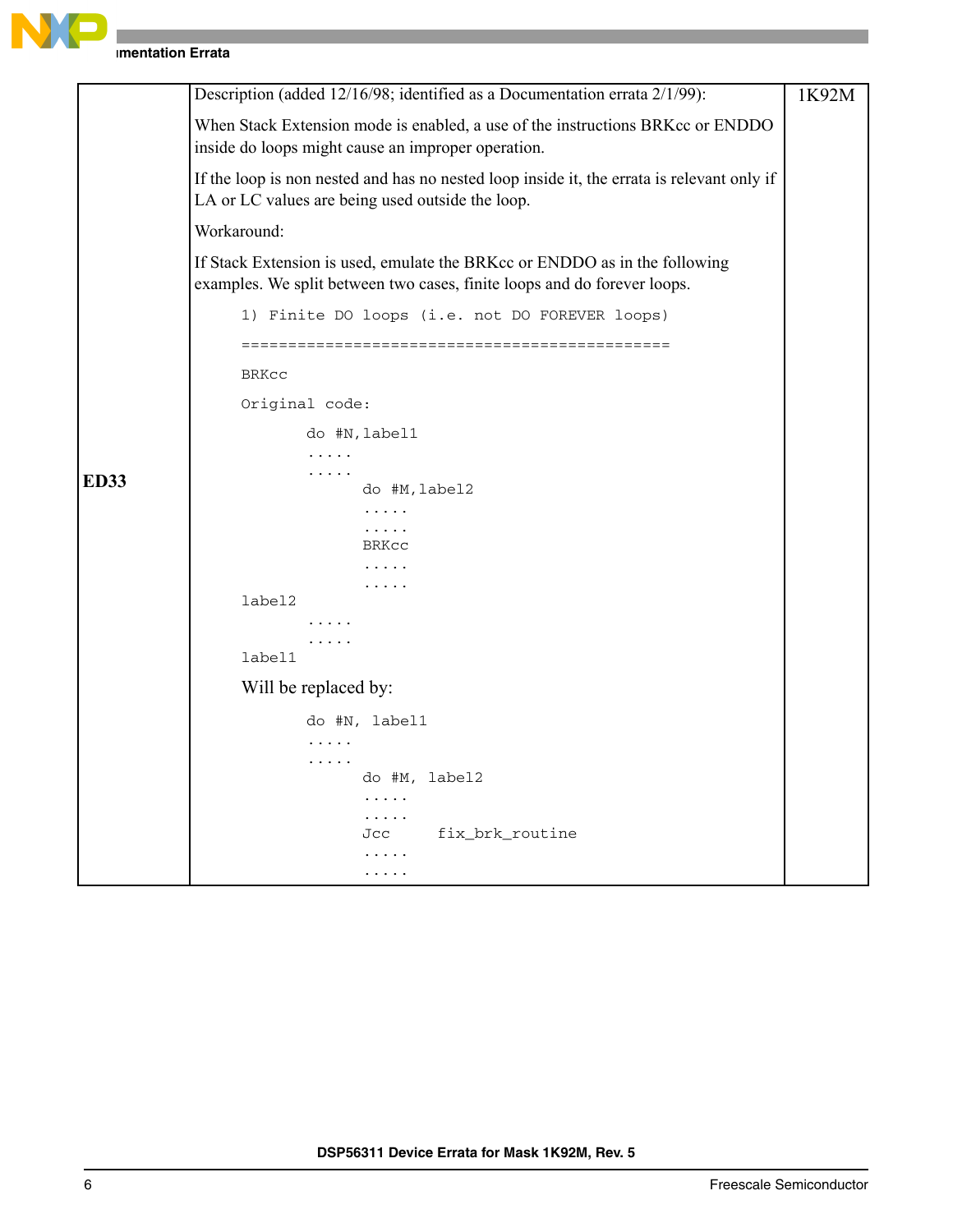

```
ED33 cont.
     nop_before_label2
                  nop ; This instruction must be NOP.
     label2
            .....
             .....
     label1
     ....
     ....
     fix_brk_routine
            move #1,lc
            jmp nop_before_label2
     ENDDO
     ------
     Original code:
            do #M,label1
            .....
            .....
                  do #N,label2
                  .....
                   .....
                  ENDDO
                   .....
                   .....
     label2
            .....
             .....
     label1
     Will be replaced by:
            do #M, label1
             .....
             .....
                  do #N, label2
                  .....
                   .....
                  JMP fix_enddo_routine
                                                                   1K92M
```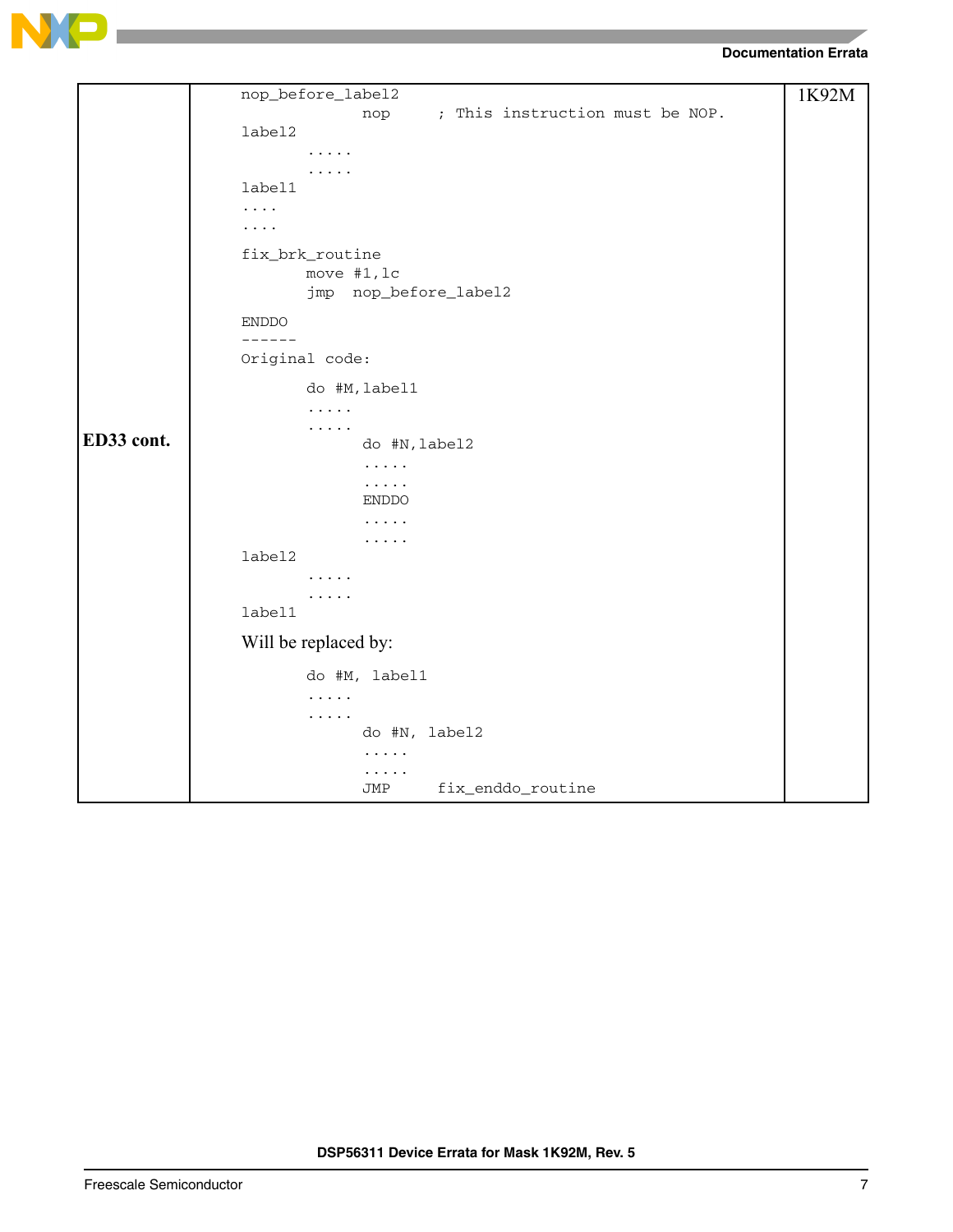

**Imentation Errata** 

```
ED33 cont.
     nop_after_jmp
                  NOP ; This instruction must be NOP.
                   .....
                   .....
     label2
            .....
             .....
     label1
     ....
     ....
     fix_enddo_routine
            move #1,lc
            move #nop_after_jmp,la
            jmp nop_after_jmp
     2) DO FOREVER loops
     ===================
     BRKcc
     -----
     Original code:
            do #M,label1
             .....
             .....
                   do forever,label2
                   .....
                   .....
                  BRKcc
                   .....
                   .....
     label2
             .....
             .....
     label1
                                                                   1K92M
```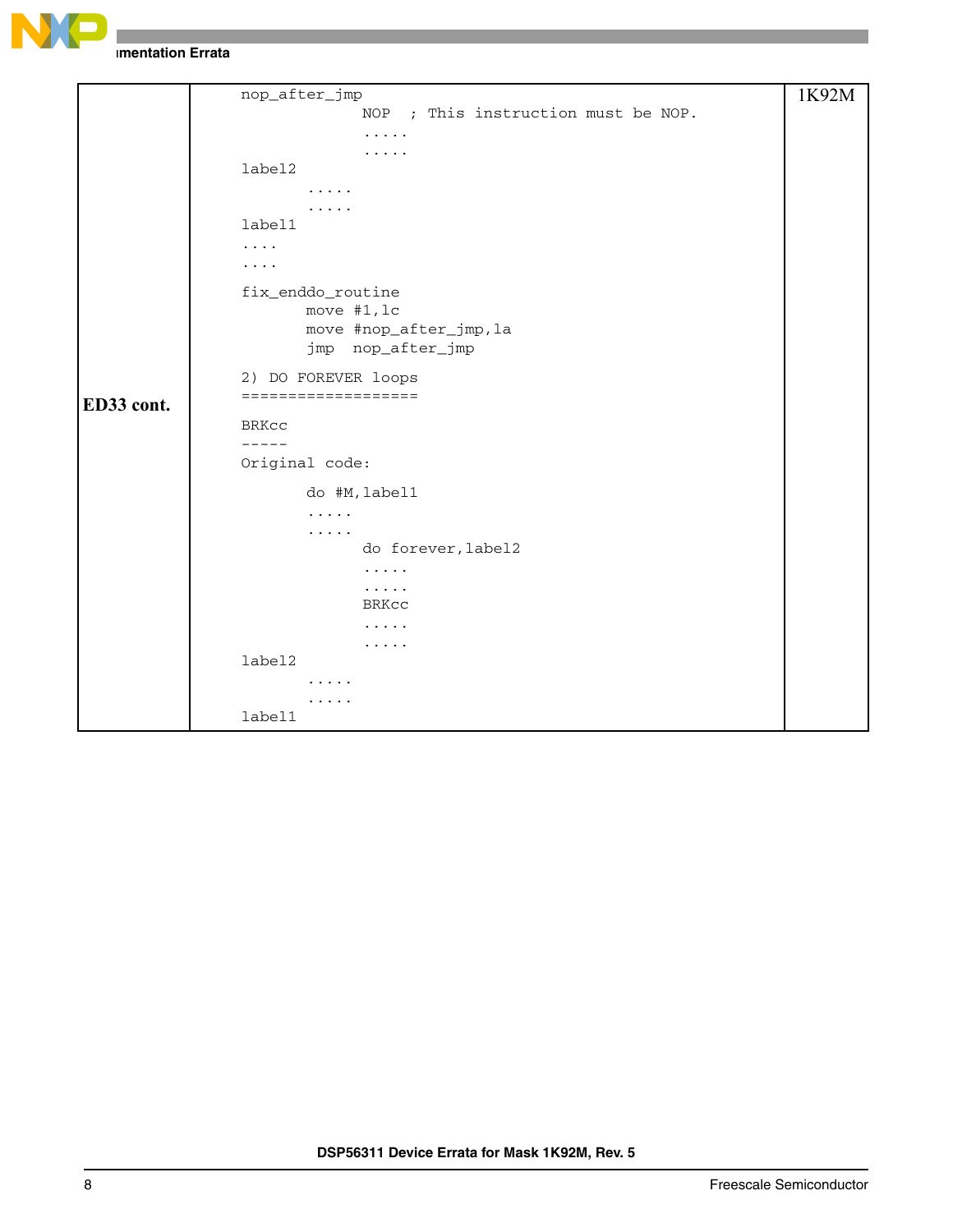



|            | Will be replaced by:                                            | 1K92M |
|------------|-----------------------------------------------------------------|-------|
|            | do #M, label1                                                   |       |
|            | .                                                               |       |
|            | .                                                               |       |
|            | do forever, label2                                              |       |
|            | .                                                               |       |
|            | .                                                               |       |
|            | fix_brk_forever_routine ; <---<br>JScc                          |       |
|            | note: JScc and not Jcc                                          |       |
|            | .                                                               |       |
|            | $\cdots\cdots\cdots$                                            |       |
|            | nop_before_label2                                               |       |
|            | nop ; This instruction must be NOP.                             |       |
|            | label2                                                          |       |
|            | .                                                               |       |
|            |                                                                 |       |
| ED33 cont. | label1                                                          |       |
|            | .                                                               |       |
|            | .                                                               |       |
|            | fix_brk_forever_routine                                         |       |
|            | move $\operatorname{ssh}$ , x:<> ; <> is some reserved not used |       |
|            | address (for temporary data)                                    |       |
|            | move #nop_before_label2, ssh                                    |       |
|            | $bc1r$ #16, ssl<br>$\overline{\phantom{a}}$                     |       |
|            | move $#1, 1c$                                                   |       |
|            | $;$ <---- note: "rti" and not "rts" !<br>rti                    |       |
|            | <b>ENDDO</b>                                                    |       |
|            | ------                                                          |       |
|            | Original code:                                                  |       |
|            | do #M, label1                                                   |       |
|            | .                                                               |       |
|            | .                                                               |       |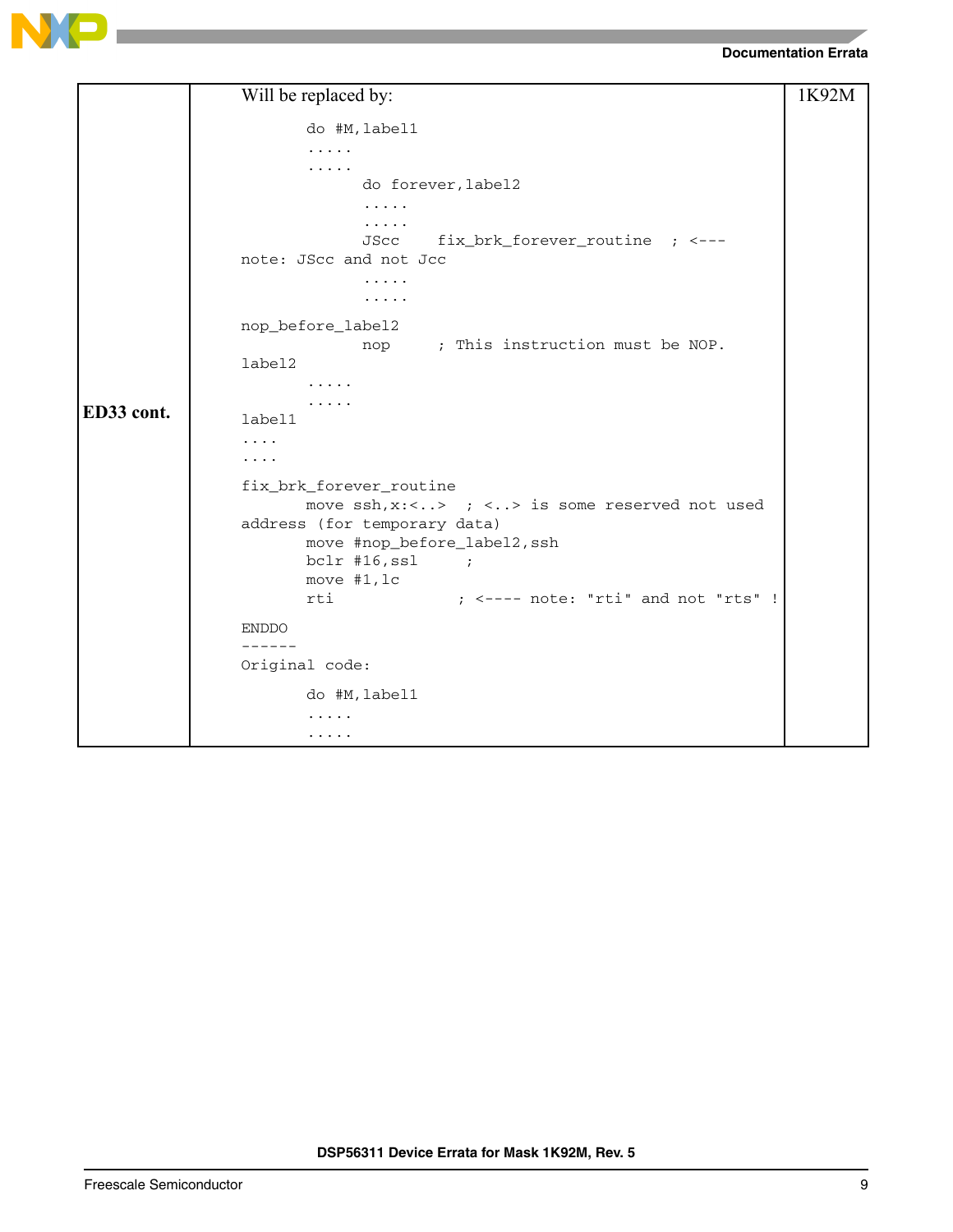

**Imentation Errata** 

|            | do forever, label2                                                             | 1K92M |
|------------|--------------------------------------------------------------------------------|-------|
|            | .                                                                              |       |
|            | .                                                                              |       |
|            | <b>ENDDO</b>                                                                   |       |
|            | .                                                                              |       |
|            | .<br>label2                                                                    |       |
|            |                                                                                |       |
|            |                                                                                |       |
|            | label1                                                                         |       |
|            | Will be replaced by:                                                           |       |
|            | do #M, label1                                                                  |       |
|            | .                                                                              |       |
|            | .                                                                              |       |
|            | do forever, label2                                                             |       |
|            | .                                                                              |       |
|            | .<br>fix_enddo_routine ; <--- note:<br>JSR                                     |       |
| ED33 cont. | JSR and not JMP                                                                |       |
|            | nop_after_jmp                                                                  |       |
|            | NOP ; This instruction should be NOP                                           |       |
|            | .                                                                              |       |
|            | .                                                                              |       |
|            | label2                                                                         |       |
|            | .                                                                              |       |
|            | $\cdots$<br>label1                                                             |       |
|            | .                                                                              |       |
|            | .                                                                              |       |
|            |                                                                                |       |
|            | fix_enddo_routine                                                              |       |
|            | nop<br>move #1, lc                                                             |       |
|            | bclr #16, ssl                                                                  |       |
|            | move #nop_after_jmp, la                                                        |       |
|            | ; <--- note: "rti" and not "rts"<br>rti                                        |       |
|            |                                                                                |       |
|            | Pertains to: DSP56300 Family Manual, Section B-4.2, "General Do Restrictions." |       |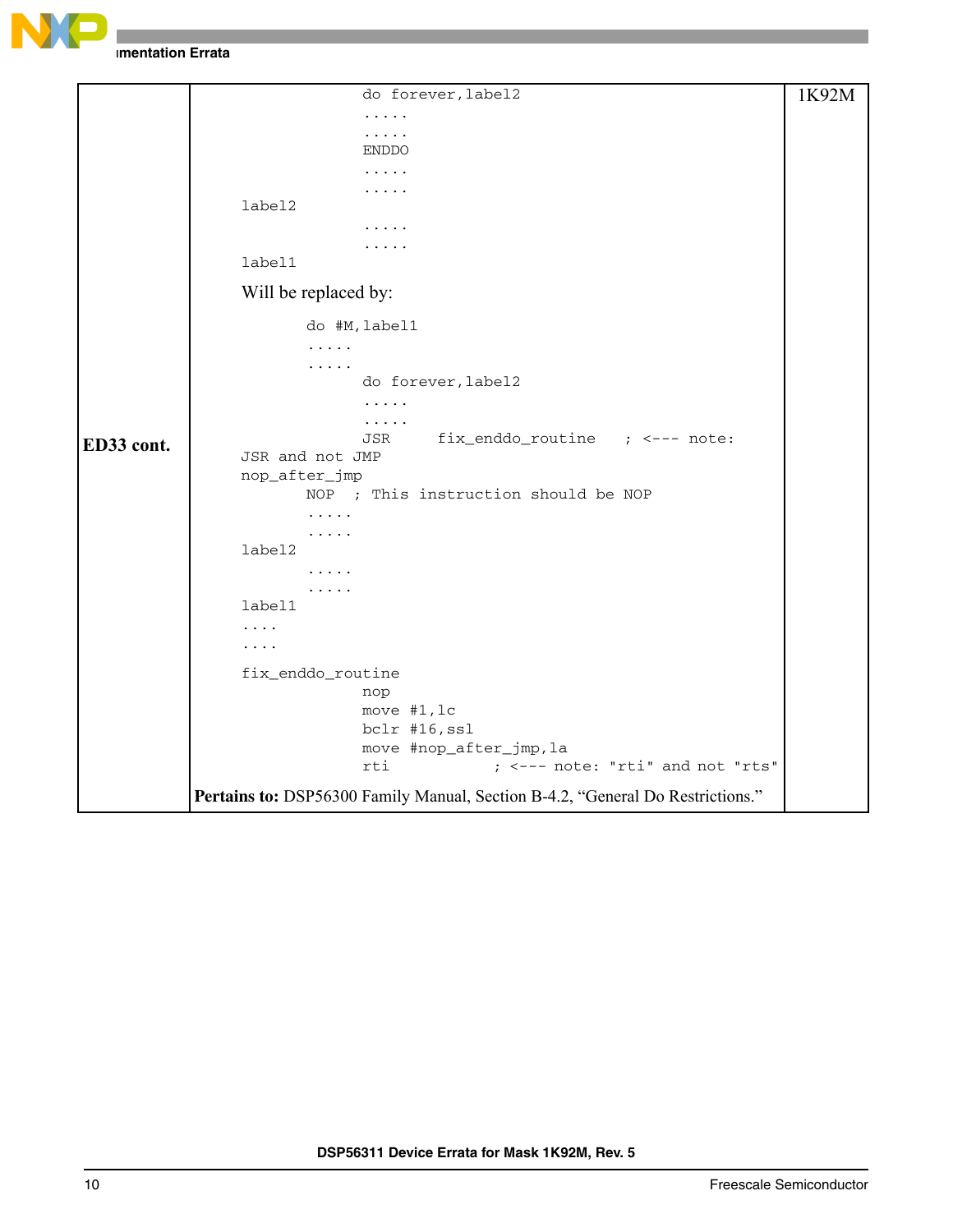

## **Documentation Errata**

|             | Description (added 1/5/99; identified as a Documentation errata 2/1/99):                                                                                                                                                                                                                                                                                                                                 | 1K92M |
|-------------|----------------------------------------------------------------------------------------------------------------------------------------------------------------------------------------------------------------------------------------------------------------------------------------------------------------------------------------------------------------------------------------------------------|-------|
|             | When stack extension is enabled, the read result from stack may be improper if two<br>previous executed instructions cause sequential read and write operations with SSH.<br>Two cases are possible:                                                                                                                                                                                                     |       |
|             | Case 1:                                                                                                                                                                                                                                                                                                                                                                                                  |       |
|             | For the first executed instruction: move from SSH or bit manipulation on SSH (i.e.<br>jelr, brelr, jset, brset, btst, bsset, jsset, bselr, jselr).                                                                                                                                                                                                                                                       |       |
|             | For the second executed instruction: move to SSH or bit manipulation on SSH (i.e.<br>jsr, bsr, jscc, bscc).                                                                                                                                                                                                                                                                                              |       |
|             | For the third executed instruction: an SSL or SSH read from the stack result may be<br>improper - move from SSH or SSL or bit manipulation on SSH or SSL (i.e., bset, bclr,<br>bchg, jclr, brclr, jset, brset, btst, bsset, jsset, bsclr, jsclr).                                                                                                                                                        |       |
| <b>ED34</b> | Workaround:                                                                                                                                                                                                                                                                                                                                                                                              |       |
|             | Add two NOP instructions before the third executed instruction.                                                                                                                                                                                                                                                                                                                                          |       |
|             | Case 2:                                                                                                                                                                                                                                                                                                                                                                                                  |       |
|             | For the first executed instruction: bit manipulation on SSH (i.e. bset, bclr, bchg).                                                                                                                                                                                                                                                                                                                     |       |
|             | For the second executed instruction: an SSL or SSH read from the stack result may be<br>improper - move from SSH or SSL or bit manipulation on SSH or SSL (i.e., bset, bclr,<br>bchg, jclr, brclr, jset, brset, btst, bsset, jsset, bsclr, jsclr).                                                                                                                                                       |       |
|             | Workaround:                                                                                                                                                                                                                                                                                                                                                                                              |       |
|             | Add two NOP instructions before the second executed instruction.                                                                                                                                                                                                                                                                                                                                         |       |
|             | Pertains to: DSP56300 Family Manual, Appendix B, add a new section called "Stack<br>Extension Enable Restrictions." Cover all cases. Also, in Section 6.3.11.15, add a<br>cross reference to this new section.                                                                                                                                                                                           |       |
|             | Description (added 7/14/99):                                                                                                                                                                                                                                                                                                                                                                             | 1K92M |
| <b>ED38</b> | If Port A is used for external accesses, the BAT bits in the AAR3-0 registers must be<br>initialized to the SRAM access type (i.e. $BAT = 01$ ) or to the DRAM access type (i.e.<br>$BAT = 10$ ). To ensure proper operation of Port A, this initialization must occur even<br>for an AAR register that is not used during any Port A access. Note that at reset, the<br>BAT bits are initialized to 00. |       |
|             | Pertains to: DSP56300 Family Manual, Port A Chapter (Chapter 9 in Revision 2),<br>description of the BAT[1-0] bits in the AAR3 - AAR0 registers. Also pertains to the<br>core chapter in device-specific user's manuals that include a description of the AAR3<br>- AAR0 registers with bit definitions (usually Chapter 4).                                                                             |       |

and the control of the control of the control of the control of the control of the control of the control of the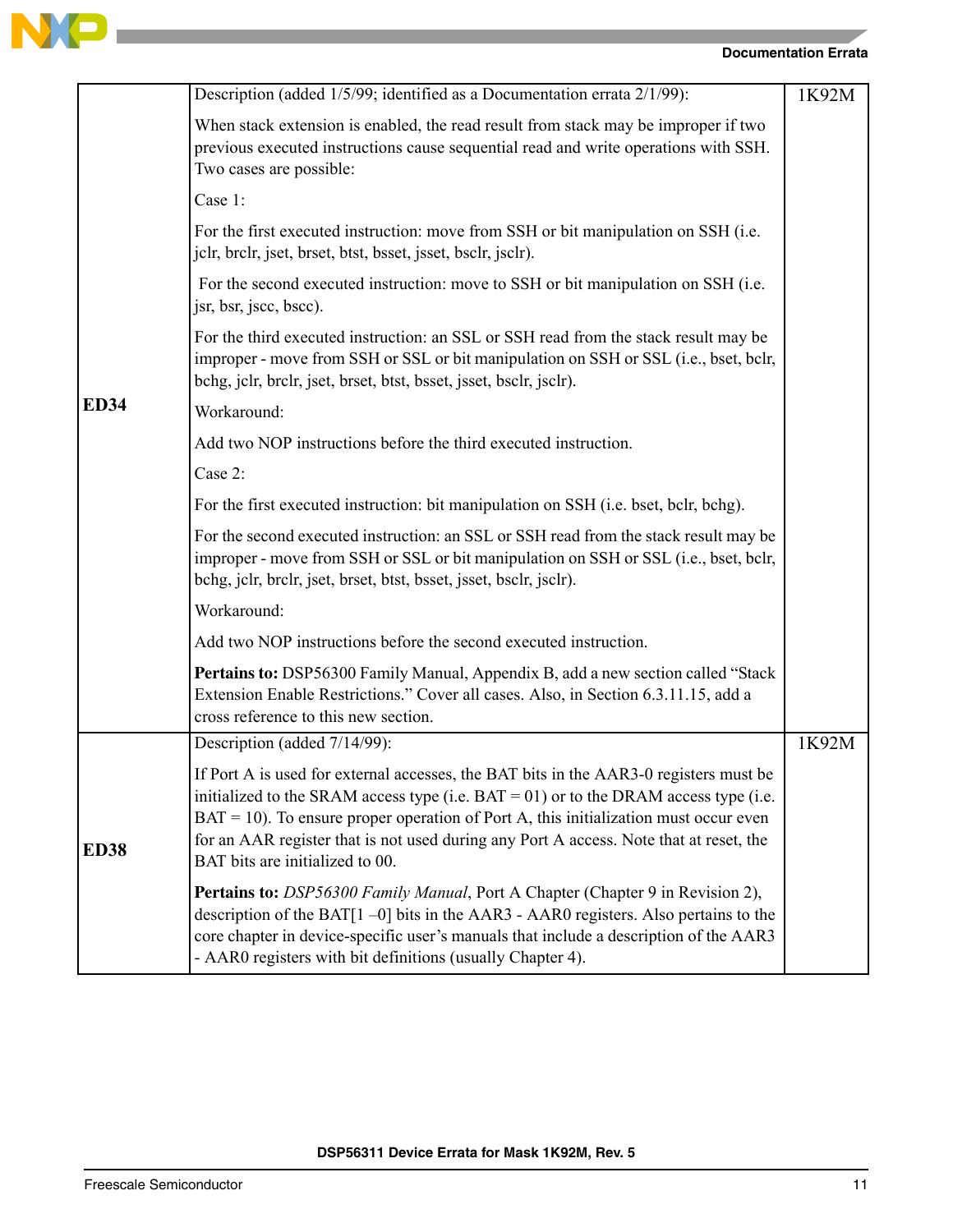

|             | Description (added 11/11/99):                                                                                                                                                                                                                                                                                                                                                                                                                  | 1K92M |
|-------------|------------------------------------------------------------------------------------------------------------------------------------------------------------------------------------------------------------------------------------------------------------------------------------------------------------------------------------------------------------------------------------------------------------------------------------------------|-------|
|             | When an instruction with all the following conditions follows a repeat instruction,<br>then the last move will be corrupted.:                                                                                                                                                                                                                                                                                                                  |       |
|             | <b>1.</b> The repeated instruction is from external memory.                                                                                                                                                                                                                                                                                                                                                                                    |       |
|             | The repeated instruction is a DALU instruction that includes 2 DAL reg-<br>2.<br>isters, one as a source, and one as destination (e.g. tfr, add).                                                                                                                                                                                                                                                                                              |       |
|             | 3. The repeated instruction has a double move in parallel to the DALU<br>instruction: one move's source is the destination of the DALU instruction<br>(causing a DALU interlock); the other move's destination is the source of<br>the DALU instruction.                                                                                                                                                                                       |       |
|             | Example:                                                                                                                                                                                                                                                                                                                                                                                                                                       |       |
|             | rep #number                                                                                                                                                                                                                                                                                                                                                                                                                                    |       |
|             | tfr x0,a $x(r0)$ +,x0 a,y0 ; This instruction is from external memory                                                                                                                                                                                                                                                                                                                                                                          |       |
|             | $\left  \frac{1}{2} \right $ -----------> This is condition 3 second part.<br> ---------> This is condition 3, first part - DALU interlock                                                                                                                                                                                                                                                                                                     |       |
| <b>ED40</b> | In this example, the second iteration before the last, the " $x(r0)$ +, $x0$ " doesn't happen.<br>On the first iteration before the last, the X0 register is fixed with the " $x(r0) + x0$ ", but<br>the "tfr x0,a" gets the wrong value from the previous iteration's X0. Thus, at the last<br>iteration the A register is fixed with "tfr x0,a", but the "a,y0" transfers the wrong<br>value from the previous iteration's A register to Y0. |       |
|             | Workaround:                                                                                                                                                                                                                                                                                                                                                                                                                                    |       |
|             | 1. Use the DO instruction instead; mask any necessary interrupts before the<br>DO.                                                                                                                                                                                                                                                                                                                                                             |       |
|             | 2. Run the REP instructions from internal memory.                                                                                                                                                                                                                                                                                                                                                                                              |       |
|             | Don't make DALU interlocks in the repeated instruction. After the repeat<br>3.<br>make the move. In the example above, all the "move a,y0" are redundant<br>so it can be done in the next instruction:                                                                                                                                                                                                                                         |       |
|             | rep #number<br>tfr x0,a<br>$x(r0) + x0$<br>move a, y0                                                                                                                                                                                                                                                                                                                                                                                          |       |
|             | If no interrupts before the move is a must, mask the interrupts before the REP.<br>Pertains to: DSP56300 Family Manual, Rev. 2, Section A.3, "Instruction Sequence<br>Restrictions."                                                                                                                                                                                                                                                           |       |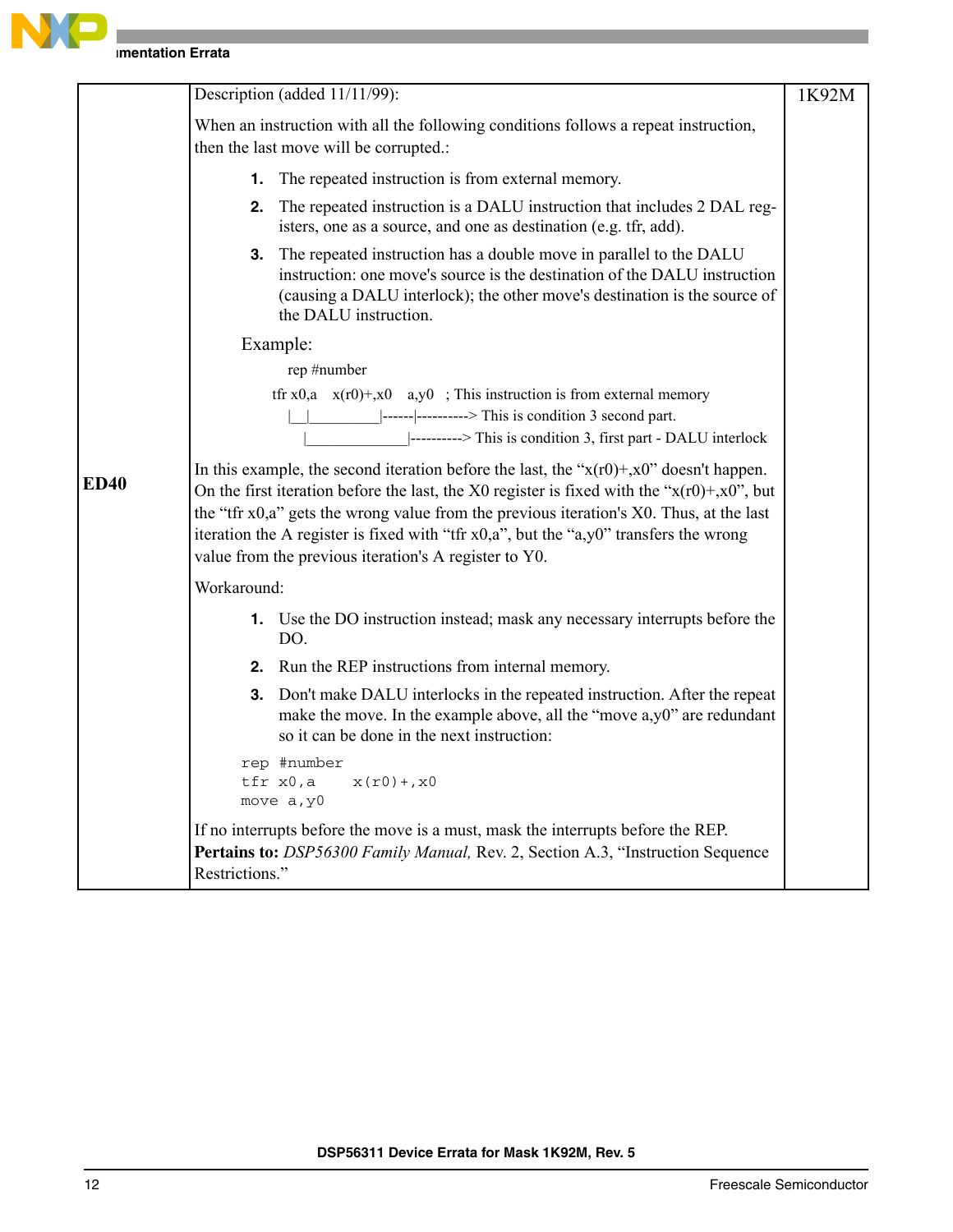

**Contract Contract Contract Contract** 

|             | Description (added on 3/22/2000)                                                                                                                                                                                                                                                                                                                                                                                     | 1K92M |
|-------------|----------------------------------------------------------------------------------------------------------------------------------------------------------------------------------------------------------------------------------------------------------------------------------------------------------------------------------------------------------------------------------------------------------------------|-------|
|             | Revised 10/29/2004.                                                                                                                                                                                                                                                                                                                                                                                                  |       |
| <b>ED42</b> | When the device is operating in a mode in which DE is not cleared at the end of the<br>block transfer ( $DTM = 100$ or 101), the DMA end-of-block-transfer interrupt may not<br>be latched when the external bus arbitration controller asserts the bus grant/BG pin.<br>This causes the end-of-block-transfer interrupt to be lost.                                                                                 |       |
|             | <b>Pertains to:</b>                                                                                                                                                                                                                                                                                                                                                                                                  |       |
|             | DSP56300 Family Manual, Rev. 2, Section 10.4.1.2, "End-of-Block-Transfer<br>Interrupt." Also, Section 10.5.3.5, "DMA Control Registers (DCR[5–0]," discussion<br>of bits $21 - 19$ (DTM bits).                                                                                                                                                                                                                       |       |
|             | Description (added on 7/6/2000)                                                                                                                                                                                                                                                                                                                                                                                      | 1K92M |
| <b>ED43</b> | Two HI08 registers, the Host Command Vector Register (HCVR) and the Host<br>Interrupt Vector Register (HIVR), do not have a known value at reset. That is, their<br>initial value after reset is unknown.                                                                                                                                                                                                            |       |
|             | Workaround: In order to use these registers, the user must write a value to these<br>registers.                                                                                                                                                                                                                                                                                                                      |       |
|             | Description (added 3/31/2001):                                                                                                                                                                                                                                                                                                                                                                                       | 1K92M |
|             | When used with MS=1, a very small fraction of devices may seem to have bad<br>memory bits, although the problem is actually with the busses used in the switch<br>mode and/or the logic that enables them. This impacts all mask revisions of the<br>DSP56311. When used with MS=0, this problem is not present.                                                                                                     |       |
| <b>ED44</b> | Diagnostic: With the mode set for maximum program memory, write and read both<br>1's and 0's to each bit of extended program memory. Repeat the process via both core<br>and DMA accesses. If possible, the screen should be performed at the highest<br>temperature and lowest voltage the parts will see in the application. If high<br>temperature testing is difficult, the following procedure can be followed: |       |
|             | <b>1.</b> run the test at room temperature, 10 MHz, and 1.9V                                                                                                                                                                                                                                                                                                                                                         |       |
|             | <b>2.</b> run the test at room temperature, (Fmax $+$ 6) MHz, and 1.7V                                                                                                                                                                                                                                                                                                                                               |       |
|             | confirm any failures at spec temperature, speed and voltage<br>3.                                                                                                                                                                                                                                                                                                                                                    |       |
|             | Workaround: The production test program has been modified to address the issue.<br>This test has been run on all material with date codes of WW10, 2001 and later, and<br>for all material with a drypack seal date of March 8, 2001 or later.                                                                                                                                                                       |       |
|             | Description: (added 1/19/2002):                                                                                                                                                                                                                                                                                                                                                                                      | 1K92M |
|             | Reclassified from ES135 to ED47 (spec change) on 5/9/2002:                                                                                                                                                                                                                                                                                                                                                           |       |
| <b>ED47</b> | When DMA line-by-line block transfers are used with the EFCOP to perform IIR<br>filtering with two or fewer IIR coefficients, the first output of the IIR filter is lost. The<br>rest of the outputs are shifted and inaccurate.                                                                                                                                                                                     |       |
|             | Workaround: Instead of DMA line-by-line block transfers, use DMA word-by-word<br>block transfers.                                                                                                                                                                                                                                                                                                                    |       |